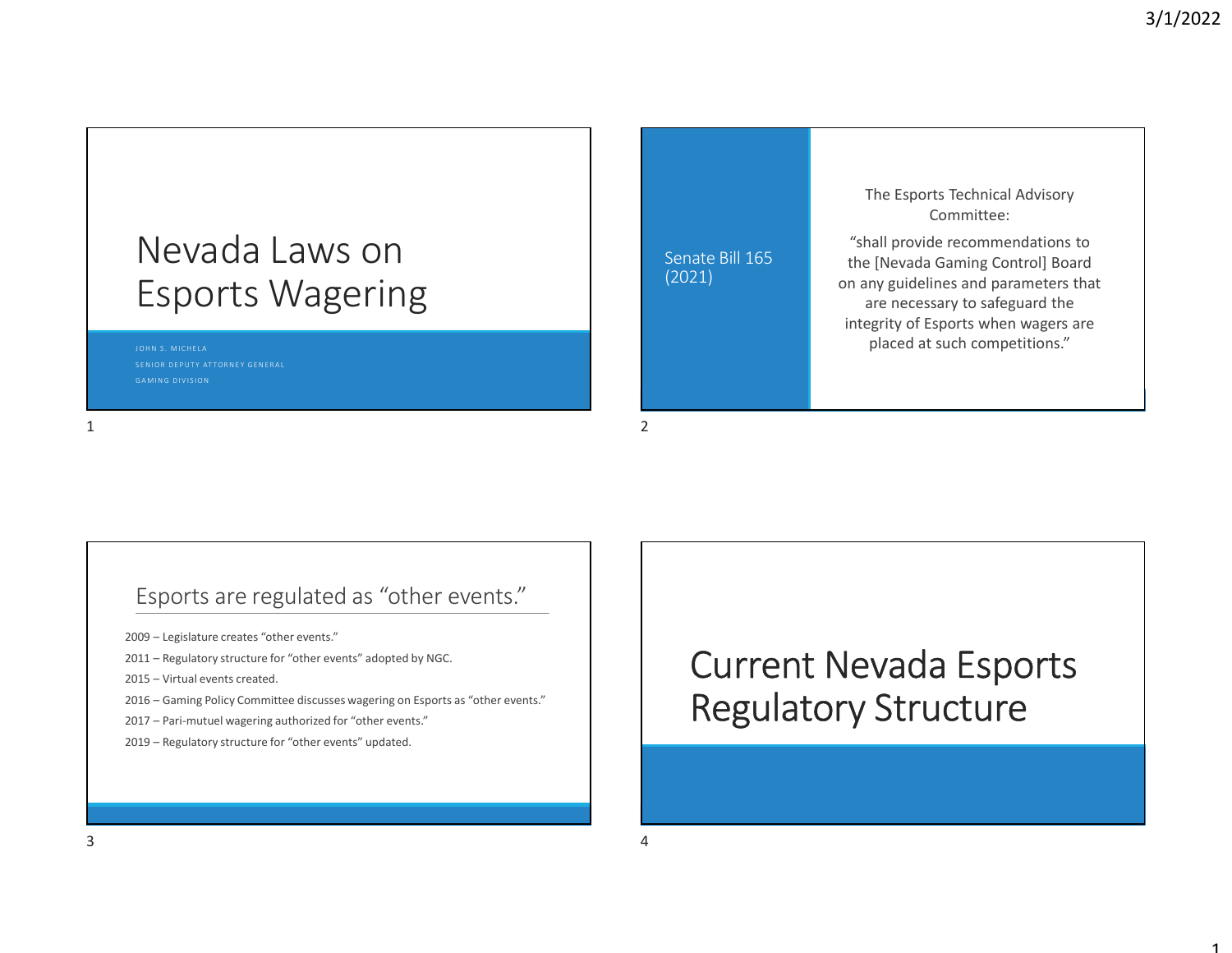### Esports Wagering Approval Methods

1) Approval of Individual Events 2) Pre-approved Events Esports Wagering Approval Methods<br>
3) Approval of Individual Events<br>
3) Approval of Sanctioning Organization<br>
3) Approval of Sanctioning Organization Esports Wagering Approval Methods<br>
14 neorest of statistics Events<br>
21 Maproval of Encilient Development and Statistics Constant<br>
21 Maproval of Statistics Constant<br>
21 Maproval of Statistics Constant<br>
31 Approval of Stati

## Approval of Individual Events 3/1/2022<br>Approval of Individual Events<br>Approval is by the Chair.<br>Approval is by the Chair.<br>Only method of approval of wagering on Esports events until 2019. 3/1/2022<br>
Approval of Individual Events<br>
Approval is by the Chair.<br>
Only method of approval of wagering on Esports events until 2019.

### Approval of Individual Events

Chair" is defined as Nevada Gaming Control Board Chair or the Chair's designee.<br>
Chair "is defined as Nevada Gaming Control Board Chair or the Chair's designee.<br>
Chair or the Chair's designee.<br>
Chair or the Chair's designe In practice, the Chair's designee has been someone in the Board's Enforcement Division.  $\begin{tabular}{|c|c|} \hline \multicolumn{3}{|c|}{\textbf{\textit{3}}}\\ \hline \multicolumn{3}{|c|}{\textbf{\textit{4}}}\\ \hline \multicolumn{3}{|c|}{\textbf{\textit{5}}}\\ \hline \multicolumn{3}{|c|}{\textbf{\textit{5}}}\\ \hline \multicolumn{3}{|c|}{\textbf{\textit{5}}}\\ \hline \multicolumn{3}{|c|}{\textbf{\textit{6}}}\\ \hline \multicolumn{3}{|c|}{\textbf{\textit{6}}}\\ \hline \multicolumn{3}{|c|}{\textbf{\textit{6}}}\\ \hline \multicolumn{3}{|c|}{\textbf$ Approval of Individual Events<br>
The Figure of State of the Control Read of Control Read of Control Read of the Control Read of the Control Read of the Control Read of the Control Read of the Control Read of the Control Read

### Approval of Individual Events

A licensed book makes a request for approval of wagering on an event at least 30 days in advance which includes:

- **Approval of Individual Events**<br>
Microsed book makes a request for approval of wagering on an event at least 30<br>
Nicensed book makes a request for approval of wagering on an event at least 30<br>  $\alpha$  full description, the ma Approval of Individual Events<br>in lierared book makes a request for approval of wagering on an event at least 30<br>algos in advance which includes:<br>└ A full description, the manner in which wagers would be determined;<br>└ Integ Approval of Individual Events<br>
Nicensed book makes a request for approval of wagering on an event at least 30<br>
vays in advance which includes:<br>
A full description, the manner in which wagers would be placed, and the manner
- 
- 
- 
-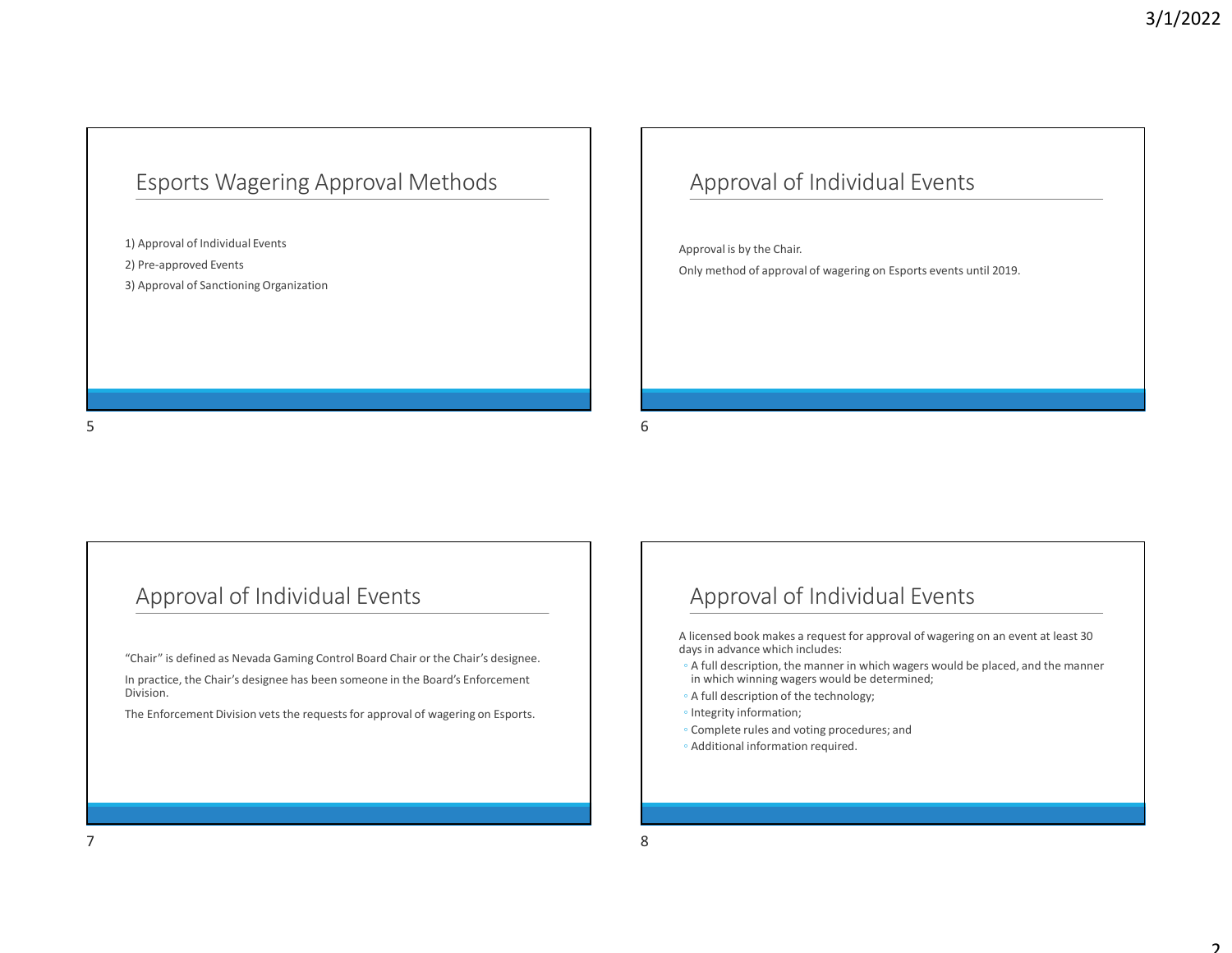# Approval of Individual Events Approval of Individual Events<br>
Aeproval of Individual Events<br>
There are integrive information must demonstrate:<br>
There are integrive supervision;<br>
The outcome is verifiable;<br>
The outcome is generalized by a related by any

The required integrity information must demonstrate:

- There is effective supervision;
- 
- 
- 
- 
- 

### Approval of Individual Events

- Approving the event comports with Nevada public policy.
- 
- 
- 
- For the protection of the public health, safety, morals, good order, and general welfare of the inhabitants of Nevada and
- **Sydney See NRS 463.0222**<br>
Approving the event comports with Nevada public policy.<br>
Seems 48.022.<br>
See Newada strictly regulates gaming<br>

For the protection of the public health, safety, morals, good order, and<br>
general we **3/1/2022**<br>
pproval of Individual Events<br>
proving the event comports with Nevada public policy.<br>
Ensures dans a<br>
Ensures that gaming<br>
Fror the protection of the public health, safety, morals, good order, and<br>
Fersures that 3/1/2022<br>proval of Individual Events.<br>rowing the event comports with Nevada public policy.<br>*mestaors.*<br>Nevada strictly regulates gaming<br>For the protection of the public health, safety, morals, good order, and<br>general welfa Approval of Individual Events<br>
The required imaging information must democrates:<br>
The content of the proposition must democrates:<br>
The content of the proposition of the proposition of the proposition of the proposition of

# Approval of Individual Events - The outcome is unitary to be affected by any wager placed;<br>
- The overt complets with any applicable laws;<br>
- And...<br>
An approval of Individual Events<br>
The Chair may approve of deny the request.<br>
The Chair may approve of

The Chair may approve or deny the request.

### Approval of Individual Events

The Chair may refer a request to the full Board and Commission for the decision as to whether to allow wagering on an event. The Board welfare of the Inhabitants of Newster, in loan, good order, and<br>general welfare of the Inhabitants of Newster, in loan, good order, and<br>"Ensures that gaming is conducted lonestly, competitively, and free from<br>cri Approval of Individual Events<br>
The Chair may approve or deny the request.<br>
The Chair may approve or deny the request.<br>
An approval may be limited, residicing and/or conditioned.<br>
The Schiff wavelenge on all the commission

The Commission would give final approval for a request.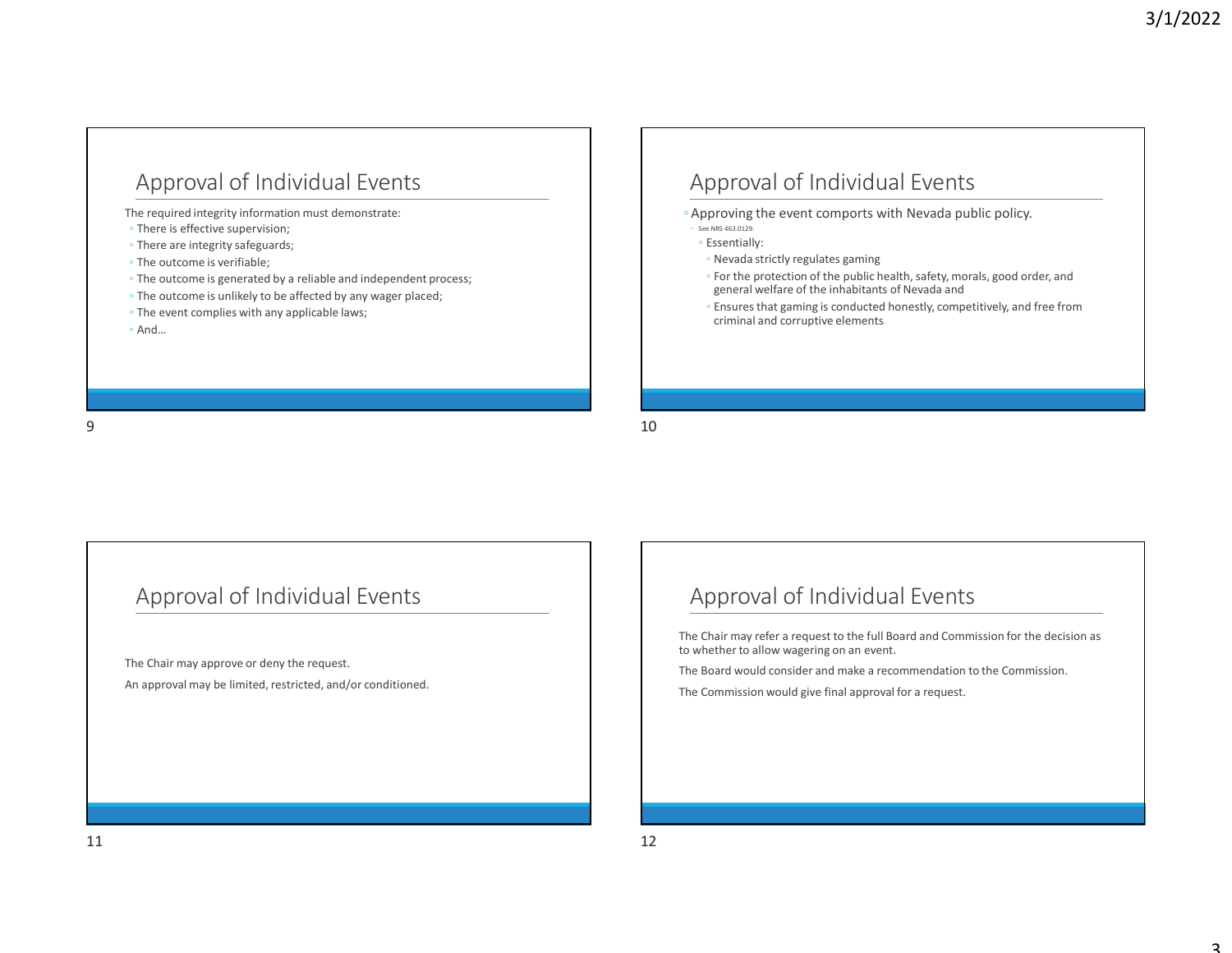### Approval of Individual Events

### Interlocutory Orders

**Approval of Individual Events**<br>
Approval<br>
Interlocutory orders<br>
If an issue arises during an event, the Chair or designee may issue an<br>
interlocutory order revoking or suspending the approval to take wagers on the<br>
event, interlocutory order revoking or suspending the approval to take wagers on the event. Approval of Individual Events<br>
Internationary color revoluting an event, the Chuir or designer may issue an<br>
If an issue powerful the Chuir or designer may issue an<br>
International the local color of the chuir or designer m

### Approval of Individual Events

### Review **Review Review Review Review Review**

- **Experience Approval of Individual Events**<br>
Heview<br>
review<br>
of such decision is authorized.<br>
Inapproval to take wagers on an event is denied, revoked, or suspended, review<br>
of such decision is authorized.<br>
If a licensee is of such decision is authorized. **3/1/2022**<br>
Approval of Individual Events<br>
Wiew<br>
If approval to take wagers on an event is denied, revoked, or suspended, review<br>
of such decision is authorized.<br>
- By the foll Board.<br>
- By the Commission if a licensee is
- By the full Board.
- 

### Approval of Individual Events

Upon approval of a request allowing books to take wagers on Esports: <p>• By the Commission if</p>\n<p>Appendi of individual Events</p>\n<p>Appendi of the Board Equations</p>\n<p>Appendi of a request allowing books to take wages on Esports. </p>\n<p>②202</p>\n<p>①202</p>\n<p>①3</p>\n<p>①4</p>\n<p>②5</p>\n<p>②6</p>\n<p>②6</p>\n<p>②7</p>\n<p>②7</p>\n<p>②8</p>\n<p>②8</p>\n<p>②9</p>\n<p>②9</p>\n<p>②1</p>\n<p>②202</p>\n<p>③1</p>\n<p>④202</p>\n<p>① Approval of Individual Events<br>
Uperapread of a request allowing books to be wagen on Esperts.<br>
Necest separate approval of Individual Events<br>
Necest separate approval control in the books of the books of the books of the b

### Approval of Individual Events or such decision is authorized.<br>
• By the full Board.<br>
• By the Commission if a licensee is unhappy with the decision of the Board.<br>
\* Experiment Exports approval:<br>
\* 2020 ESL One-DOTA 2 Birmingham<br>
• 2020 ESL One- PoOTA 2 ∘ By the full Board.<br>• By the Commission if a licensee is unhappy with the decision of the Board.<br>• 2020 ESL One-DOTA 2 Birmingham<br>• 2020 DreamHack Masters Springham<br>• 2020 DreamHack Masters Springham<br>• 2020 DreamHack ∘ By the Commission it a licensee is unhappy with the decision of the Board.<br>
<br>
Approval of Individual Events<br>
tecent Esports approvals:<br>
2020 ESL One-DOTA 2 Birmingham<br>
2020 DESL One: Food to Rio Risters Spring<br>
2020 E Approval of Individual Events<br>
ecent Esports approvals:<br>
2020 ESL One-DOTA 2 Birmingham<br>
2020 Decamhack Masters Spring<br>
2020 Decamhack Masters Spring<br>
2020 Call of Duty League<br>
2020 Call of Duty League<br>
2020 Call of Duty L

Recent Esports approvals:

- 
- 
- 
- ESL One Rio CS:GO Major 2020
-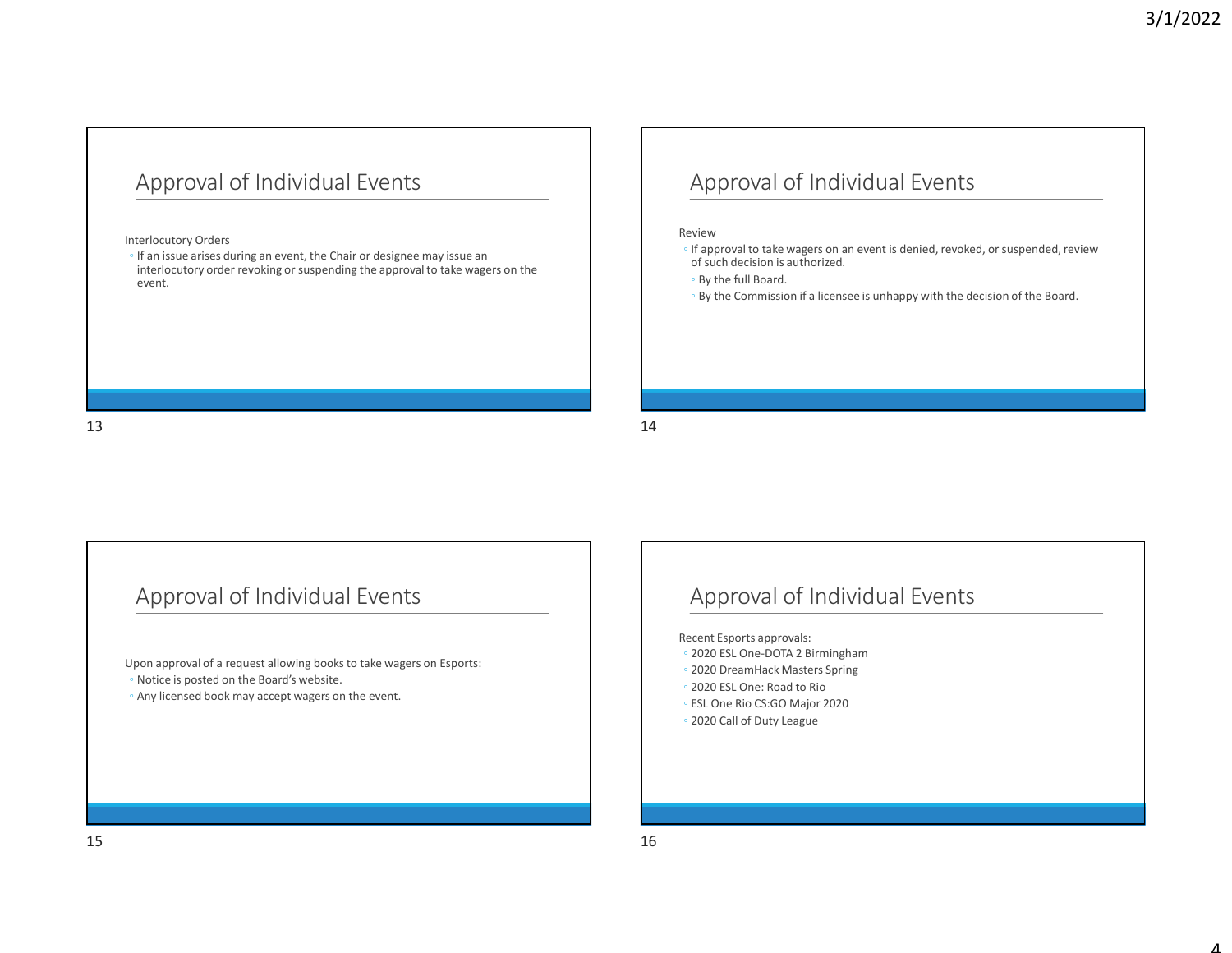### Pre-approved Events

List of pre-approved events.

Pre-approved Events<br>
Ust of pre-approved events.<br>
Open to previously approved individual events.<br>
Open to previously approved individual events.<br>
Chair or designee decides whether to add an event is not necessary if it is Pre-approved Events<br>
Chair or designee decides whether to add an event to the list.<br>
Chair or designee decides whether to add an event to the list.<br>
Chair or designee decides whether to add an event to the list.<br>
Colden Te Individual approval of wagering on an event is not necessary if it is on the list. Pre-approved Events<br>
Ust of one-approved Events<br>
Open to personally approved individual means.<br>
Clasif or designed distribution levels to add an event to the list.<br>
Clasif or designed of segrencing on an event is not neces

### Pre-approved Events

Esports pre-approved events: ◦ Golden Tee World Championship

List of Sanctioning Organizations.

Chair may place on list with or without a request from the Sanctioning Organization.

Chair or designee decides whether to add an event to the list.<br>
Colden Tee World Championship<br>
Individual approval of vagering on an event is not necessary if it is on the list.<br>
Chair places Sanctioning Organizations on t Individual approval of wagering on an event is not necessary if the event is sanctioned by an organization on the list. To date, no sanctioning organizations are on the list.<br>This discussion of Sanctioning Organization are list.<br>This place is sanctioning organizations on the list.<br>This place is an of the list of the sanction of the sanction

### Approval of Sanctioning Organization  $\vert$  | Additional Current Integrity Controls

ports pre-approved events:<br>
Golden Tee World Championship<br>
Additional Current Integrity Controls<br>
wagering by Esports officials, owners, coaches, staff of a participant or team, or<br>
picious transactions involving Esports w No wagering by Esports officials, owners, coaches, staff of a participant or team, or participants. Regulation 22.1205. Additional Current Integrity Controls<br>No wagering by Esports officials, owners, coaches, staff of a participant or team, or<br>participans. Regulation 22.1205.<br>Suspicious transactions involving Esports wagering are required t Approval of Sanctioning Organization<br>
iura fasceroire dependents.<br>
Cultural Current Integrity Controls<br>
Cultural Current Integrity Controls<br>
Cultural Current Integrity Controls<br>
Cultural Current Integrity Controls<br>
Cultura

Suspicious transactions involving Esports wagering are required to be reported. Regulation 22.121.

No past-post wagering. Regulation 22.145.